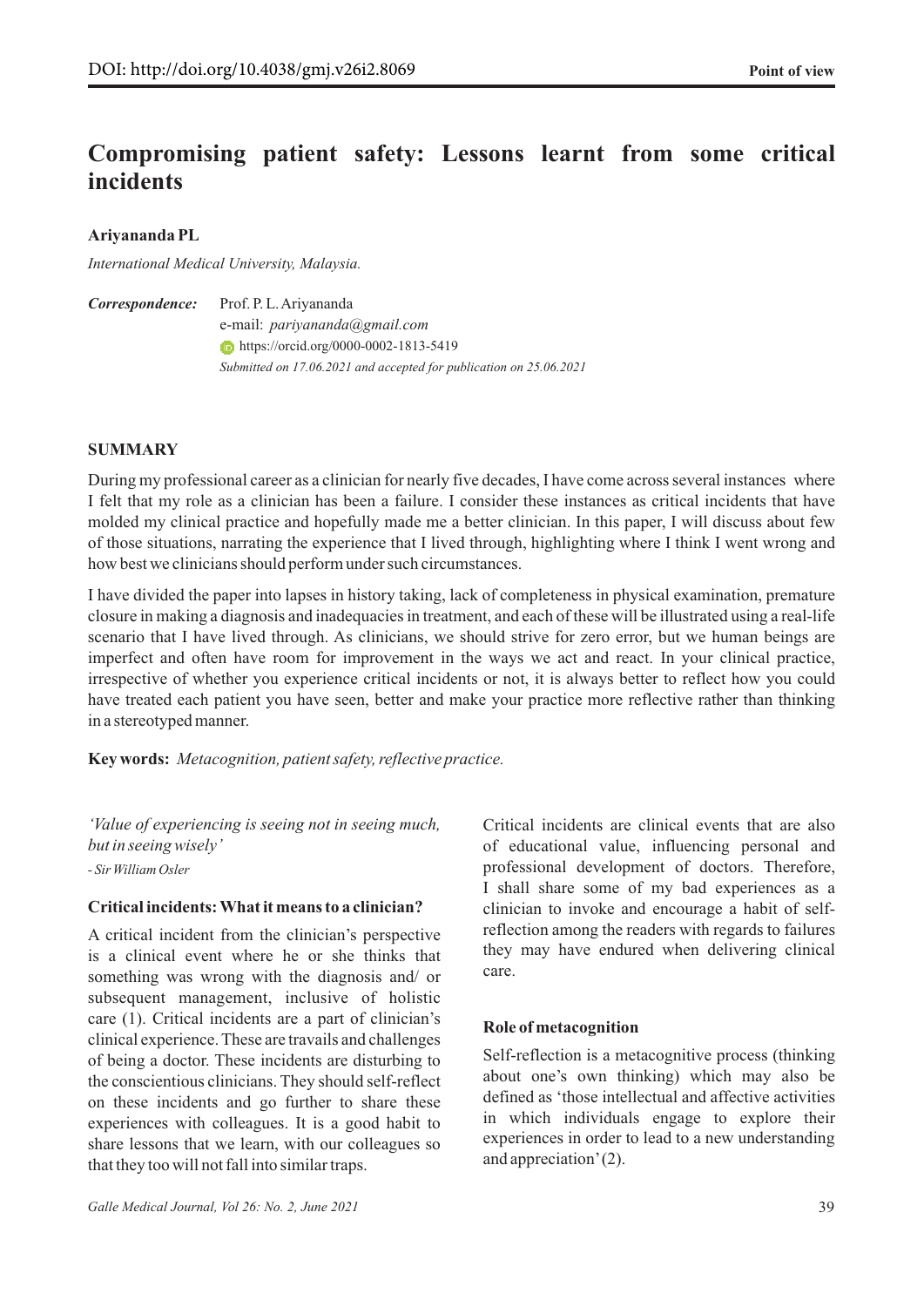Such new levels of understanding can be achieved by having an experience, then thinking about strengths and weakness and thereby learning from the experience, paving way to perform better the next time. This concept shown in Figure 1 is called Kolb's Experiential Cycle Learning Model (3). As each reflective cycle takes the performer to a higher level of performance each time, repetitive cycles can be considered to be an upward spiral taking the performer from an amateur level to an expert level.



Figure 1: Kolb's Experiential Cycle Learning Model (Ref3)

#### **Sharing the experience**

During my professional career as a clinician for nearly five decades, I have come across several instances where I felt that my role as a clinician has been a failure. I consider these instances as critical incidents that have molded my clinical practice and hopefully made me a better clinician. In this account, I will discuss about few of those situations, narrating the experience that I lived through, highlighting where I think I went wrong and how best we clinicians should perform under such circumstances. I have divided this account to lapses in history taking, lack of completeness in physical examination, premature closure in making a diagnosis and inadequacies in treatment and each of these will be illustrated using a real-life scenario that I have lived through. These mishaps have haunted my mind making me reflect as to how I should do better, and hopefully it has helped me to become a better clinician. I hope this account will help young clinicians to make them better.

## **Scenario 1**

The first patient that I am discussing was seen by me in 1974 as a post-intern doctor in Kegalle hospital which then was a Base Hospital. She was an unmarried woman about 20 years of age. When I saw her for the first time, she was in a medical ward with a rash on the face. Prior to that she has been admitted several times to the same ward with the same complaint. She mentioned that the rash regularly erupts on the face and that doctors have not told why she is getting the rash. You may have already made a diagnosis. Is it SLE? Is it endometriosis?

On detailed history taking, the Consultant Physician elicited that the rash coincides with her menstrual periods and she gets it only on the face. On further inquiry, she said she has severe dysmenorrhoea which is relieved by paracetamol and as her menstrual flow subsides a facial rash erupts. What would be your diagnosis, now? It is a fixed drug eruption due to paracetamol allergy.

This case illustrates that the diagnosis can be easily missed if attention to detail is not paid during history taking. It is important to probe into details contextually, with an aim of arriving at the diagnosis. Doctors rarely have patience to listen to the whole story and they often interrupt the patient within a minute (4). We need to remember that if we are not good listeners, it will be hard for us to become good doctors.

#### **Scenario 2**

This patient is a teenage girl that I saw in 1980 as a Medical Registrar, in Newcastle, England. She had several hospital admissions for recurrent bouts of haematemesis. I saw some fresh blood in her mouth, on few occasions. She did not give a history suggestive of peptic ulcer, or a history of taking alcohol or NSAIDs. She looked well and did not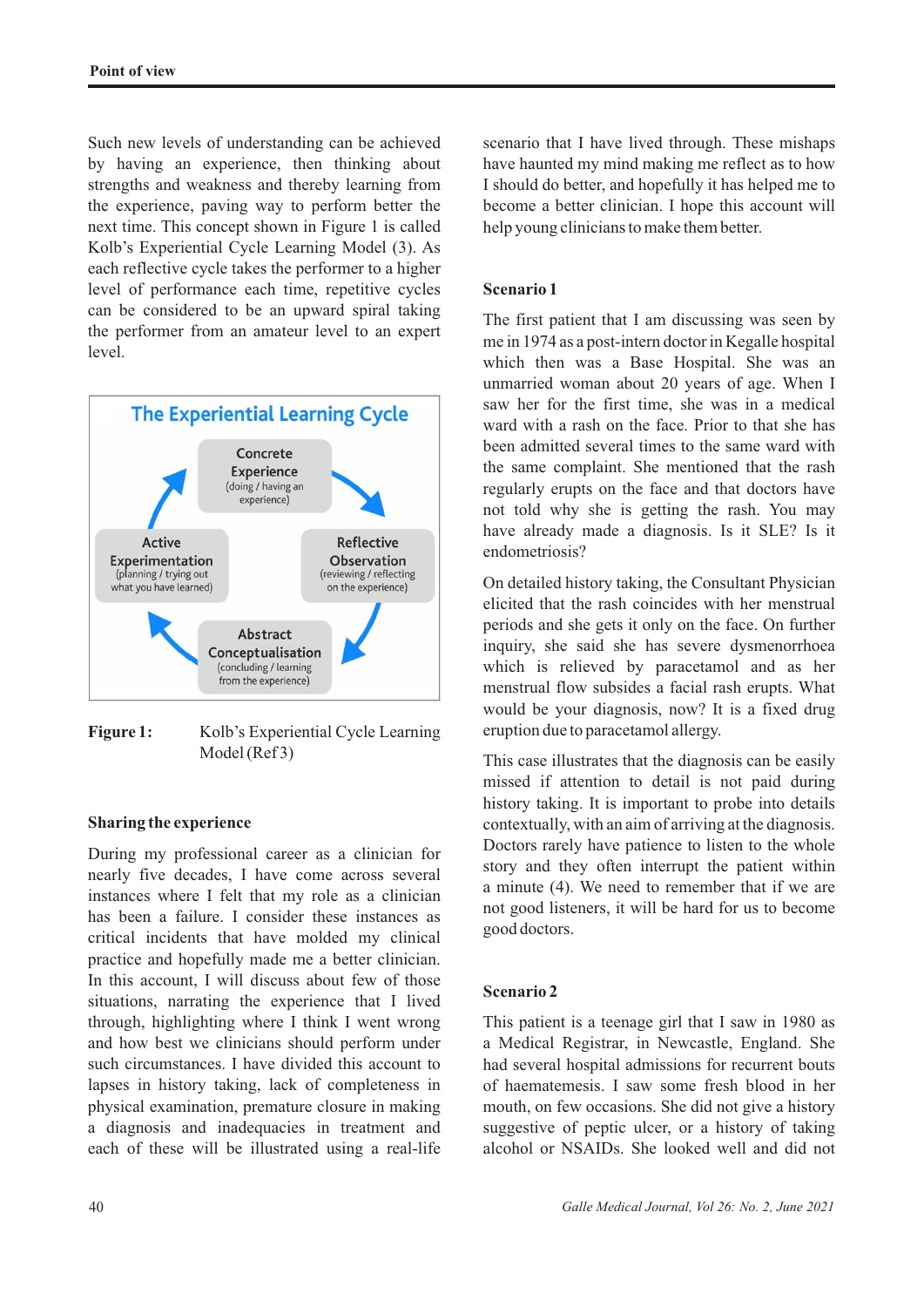seem to be too concerned. Physical examination and several upper GI endoscopies were normal. We were unable to arrive at a diagnosis.

When you are faced with a diagnostic dilemma it is good to take a step back and revisit basics. We need to remember that blood that get coughed -up (haemoptysis) or blood that drips down from the nasopharynx (epistaxis) due to nasal or nasopharyngeal pathology can masquerade as haematemesis. She was not a smoker and she did not give a history of cough and her chest radiograph was normal - effectively ruling out any lung pathology. Despite negative findings she was treated with cimetidine which is a H2-receptor blocker which was the drug of choice for peptic ulceration, 40 years ago.

Then the patient was referred to the ENT surgeon who wrote back: *"There are multiple bite marks on inner aspects of both cheeks. Nasal cavity, pharynx and larynx are normal"*. She was diagnosed to have Munchausen syndrome (5). She was referred to the Psychiatrist. Patient faked haematemesis by biting the buccal aspects of her cheeks and manipulated her doctors

In a situation like this lateral thinking (thinking outside the box) can be useful. Lateral thinking, as opposed to tunnel vision is a good skill to be developed by clinicians. When in doubt, always question yourself as to whether you are correct. Often, rather than revising the diagnosis and admit that the conclusion is wrong, the tendency is to show that we are always correct, and we start looking for evidence to justify our foregone wrong conclusion. This is poor clinical reasoning, and it should be avoided. It can lead to unwarranted mortality and morbidity besides wasting time, energy and money. We need to lead by example and learn to admit we can sometimes be wrong and be prepared to be flexible. It is always good to entertain a differential diagnosis rather than be dogmatic. As we become senior in service there is a tendency to develop fixed ideas and being not receptive to others, including junior colleagues and patients. We need to remember that clinical medicine should be practiced as an art as well as a science and be mindful that it evolves with advancement of science.

#### **Scenario 3**

This patient was admitted as an emergency to the medical ward of Teaching Hospital, Karapitiya, Galle in 1997. As the Physician-on-call, I was called to see this young man who looked very ill and we learned that he had been in good health before he fell from a coconut tree 3 days ago. During the fall he had sustained few bruises in his chest but had not lost consciousness or sustained any head injuries. As he had chest pain, he visited a doctor in his village soon after the fall, and he was reassured and sent home on pain killers.

He was tachycardic, tachypnoeic, hypotensive with very high fever. Breath sounds were absent, and the percussion note was stony dull on the left side. Chest radiograph taken at the time of admission showed features suggestive of a left sided hydropneumothorax. As the patient was extremely breathless, we swiftly inserted an intercostal drainage tube to relieve the hydropneumothorax and evacuated few hundred milliliters of turbid, foetid fluid with fine particulate matter.

Our surgical colleagues who were consulted wanted the patient to be sent to the operating theatre for immediate surgery for treatment of a condition we had missed. They suspected a traumatic diaphragmatic hernia on the left side resulting herniation of the stomach and intestine with subsequent strangulation and perforation. As there was extensive intestinal gangrene which has resulted in septic shock, patient succumbed in the operating theatre.

In retrospect we found multiple rib fractures and few small fluid levels in addition to the large fluid level that we had noted earlier on the left side in the chest radiograph. The main reason for missing the diagnosis was our lackadaisical approach of just holding the radiograph against ambient light and reading it. The other reason for missing the diagnosis was framing of our thoughts to fit a preconceived diagnosis (a bottoms-up approach) – of a medical condition disregarding the history of trauma as the patient was seen in a medical ward with high fever, dyspnoea and signs of fluid in the chest. This type of clinical reasoning can be considered a cognitive bias leading to confirmation bias with goal directed behaviour - a failed attempt at